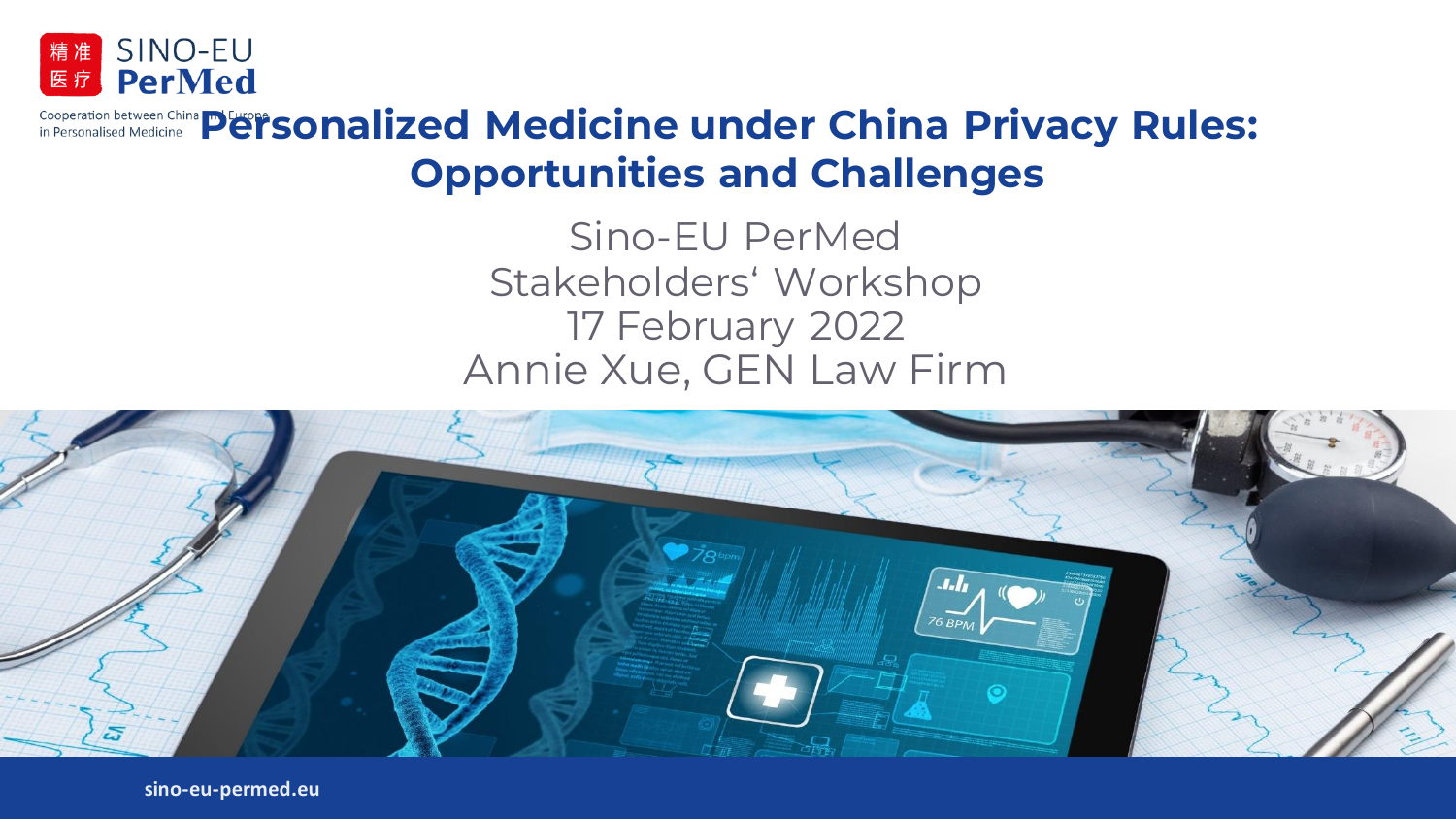

# Privacy Regulatory Framework in China

**SINO-EU PerMed has been grantedfor funding through the current EU Framework Programme for Research and Innovation 'Horizon 2020' under grant agreement no 874556**

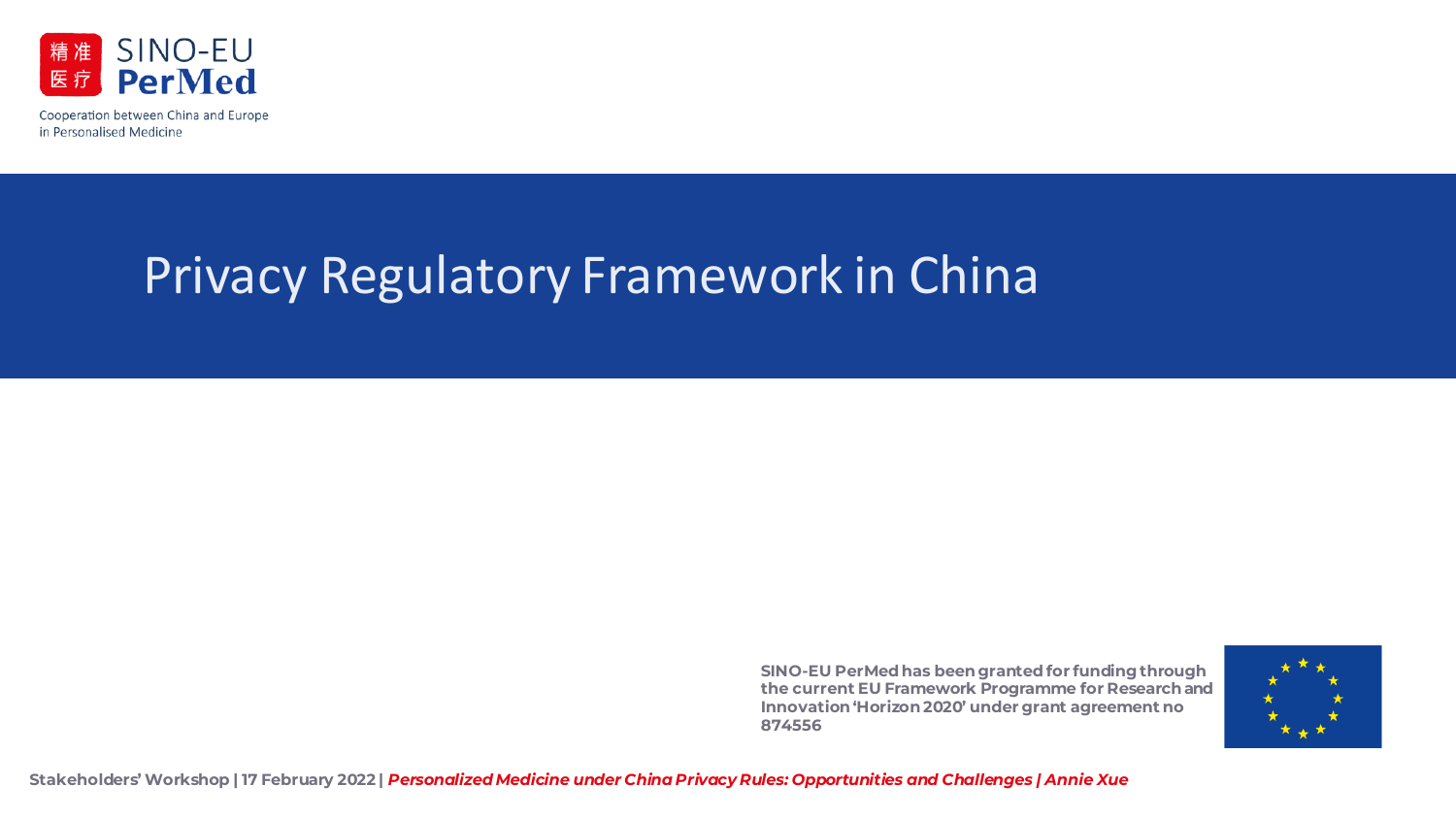

Cooperation between China and Europe

in Personalised Medicine

### **Critical Differences of Data Regulation Between EU and China**

| <b>Dedicated DPA v multiple agencies</b> | . GDPR: dedicated data protection authority with sufficient expertise<br>and independence<br>. China data regime: multiple agencies with overlapped, blurred and<br>sometimes broken boundaries of jurisdictions. Enforcement may not<br>be consistent across agencies and regions. |
|------------------------------------------|-------------------------------------------------------------------------------------------------------------------------------------------------------------------------------------------------------------------------------------------------------------------------------------|
| <b>One GDPR v layered rules</b>          | . GDPR: one pillar law supported by EDPB and EDPS guidelines and<br>local laws that are consistent with GDPR<br>China data regime: layered rules in different legal hierarchies with<br>multiple rules at each level                                                                |
| PII v all data                           | $\cdot$ GDPR: PII only<br>China data regime: PII + important data + state core data + state<br>secret                                                                                                                                                                               |
| <b>Complicated legal consequences</b>    | $\cdot$ GDPR: mainly pecuniary fine<br>• China data regime: fine, suspension/revocation of licenses, criminal<br>liabilities at both corporate and individual levels, debarment from<br>professional jobs and senior management, tainted social credits, civil<br>damages, etc.     |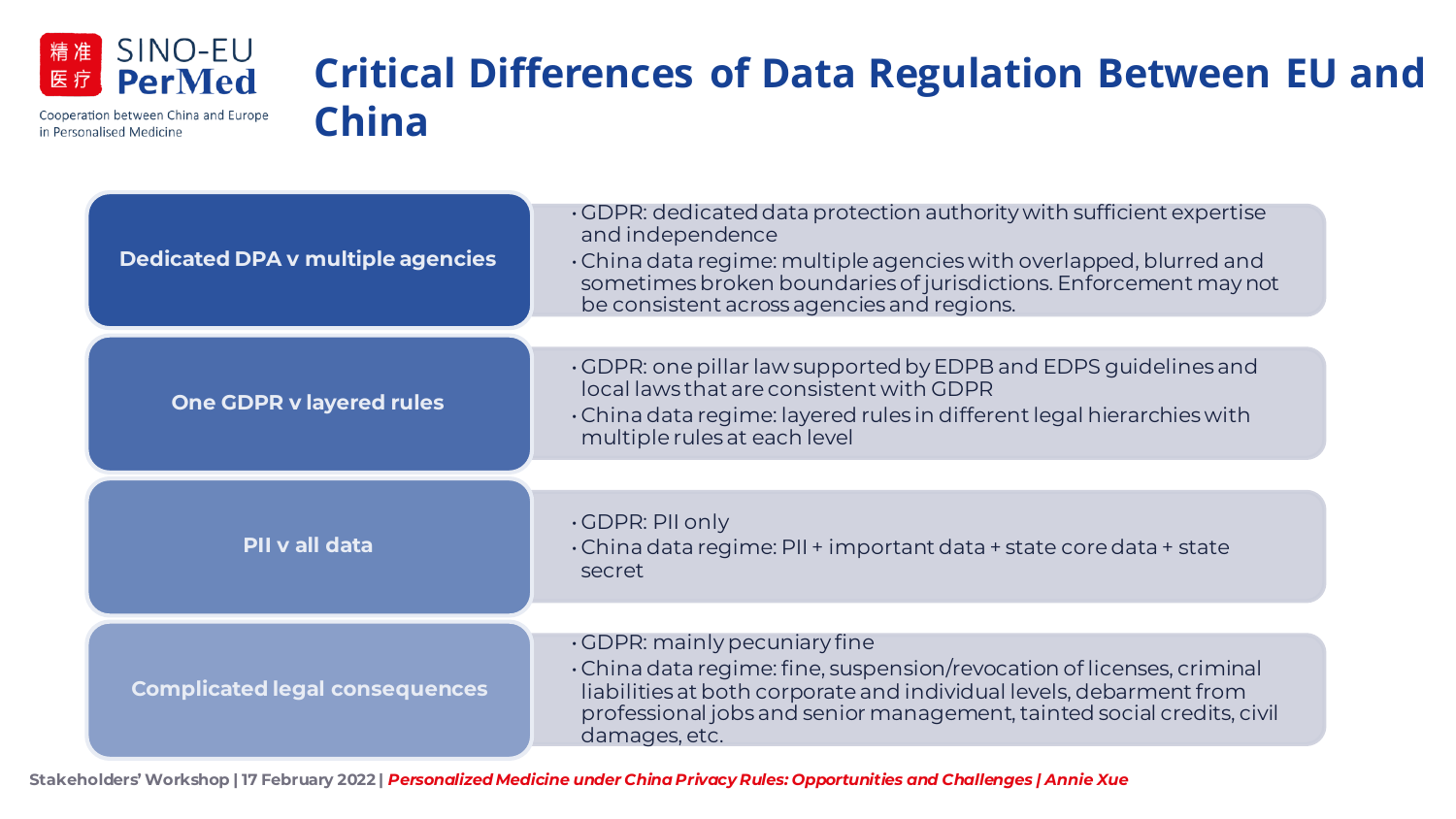#### SINO-EU 精准 **Multiple Supervisory Agencies with Blurred PerMed** 医疗 **Jurisdictions**

Cooper in Perso

Headed by President  $Xi$  & in charge of coordinating and deciding on national security strategies

### **National Security Commission of the CPC**

| <b>Cyberspace Administration of</b><br><b>China (CAC, lead agency)</b>                                                                                                            |  |                                                                                                                                                                                                                                          | <b>Ministry of Industry and</b><br><b>Information Technology (MIIT)</b> |                                                                                                                                                | <b>Ministry of Public Security</b><br>(MPS) |  |  |
|-----------------------------------------------------------------------------------------------------------------------------------------------------------------------------------|--|------------------------------------------------------------------------------------------------------------------------------------------------------------------------------------------------------------------------------------------|-------------------------------------------------------------------------|------------------------------------------------------------------------------------------------------------------------------------------------|---------------------------------------------|--|--|
| Overall planning of cybersecurity at<br>state level<br>Establishment of state-level<br>cybersecurity guidelines<br>Cross-departmental coordination<br>Internet content regulation |  | Supervision of network infrastructure<br>security and user protection<br>Telecommunications industry regulation<br>(incl. ICP/IDC/ISP/CDN/IRCS licenses, etc.)<br>Supervision of cybersecurity of connected<br>cars and industry network |                                                                         | Critical information infrastructure<br>registration<br>Multi-level protection scheme<br>(MLPS) administration<br>Investigation of cyber crimes |                                             |  |  |
| <b>Industry Regulators</b>                                                                                                                                                        |  |                                                                                                                                                                                                                                          |                                                                         |                                                                                                                                                |                                             |  |  |
| <b>Health Care, Drug &amp;</b><br><b>Science</b><br><b>NHC, NMPA, MOST</b>                                                                                                        |  | <b>Finance</b><br><b>PBC, CBIRC, CSRC</b>                                                                                                                                                                                                | <b>Commerce &amp; Trade</b><br><b>SAMR, MOFCOM</b>                      |                                                                                                                                                | • • •                                       |  |  |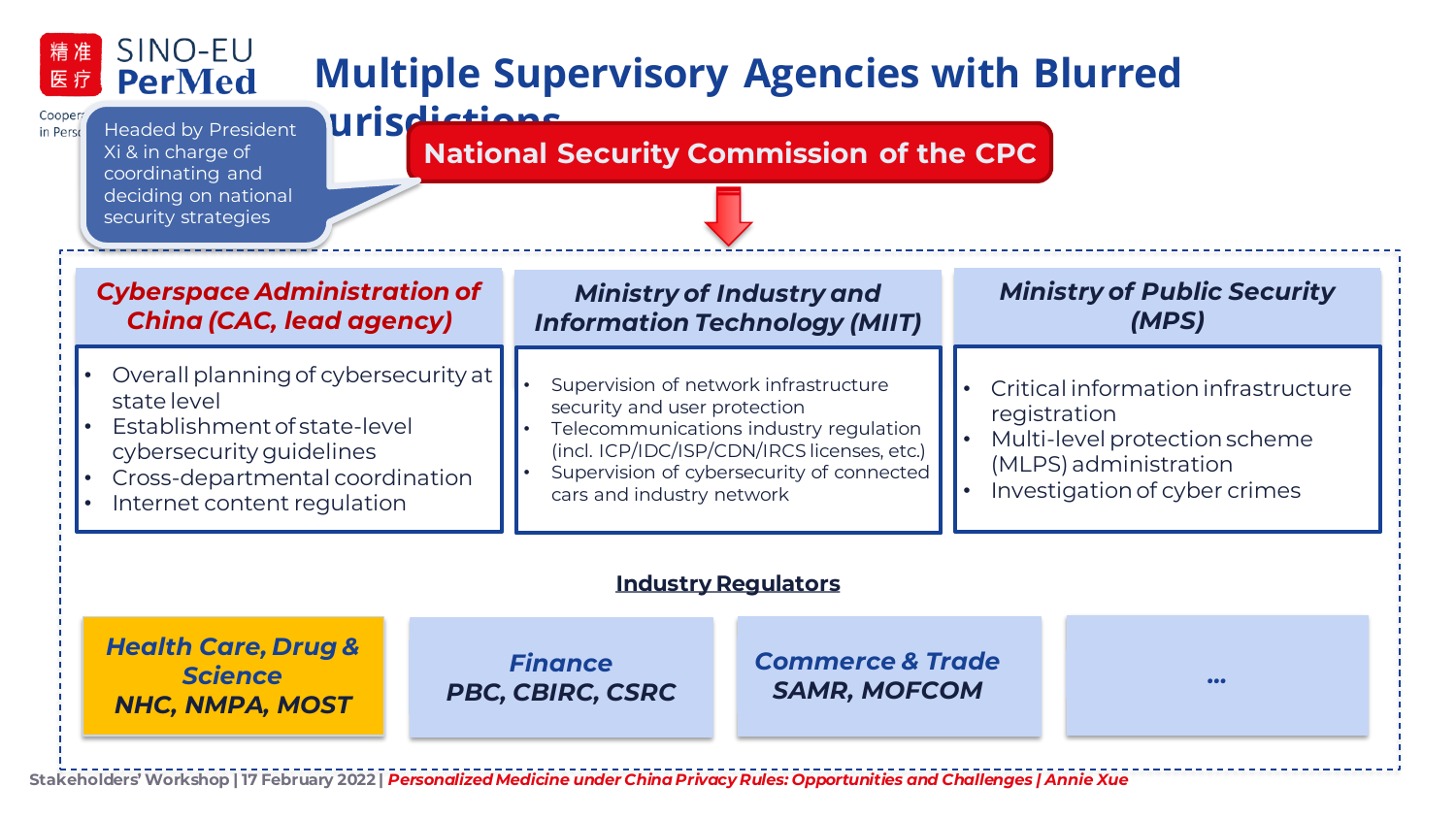# **Three Pillar Laws & Layered Implementing Rules**

Cooperation between China and Europe in Personalised Medicine

精准 医疗

SINO-EU

**PerMed** 

#### **Three Pillar Laws**

| Law                                                         | <b>Legislation</b><br><b>Package</b> | Online/O<br>ffline  | PII/Non-<br>PIL     | <b>Regulatory Focuses</b>                                                             |  |
|-------------------------------------------------------------|--------------------------------------|---------------------|---------------------|---------------------------------------------------------------------------------------|--|
| Data Security<br>Law<br>('''DSL'')                          | <b>National</b><br>security          | Online +<br>Offline | $PII + Non-$<br>PII | National security,<br>public interest and<br>fundamental data<br>regulatory framework |  |
| Cybersecurity<br>Law<br>('''CSL'')                          | Cyber<br>regulation                  | Online              | $PII + Non-$<br>PII | Security of<br>information<br>infrastructures and<br>facilities                       |  |
| Personal<br>Information<br>Protection<br>Law<br>" $PIPL"$ ) | PII<br>protection                    | Online +<br>Offline | PII                 | Data rights and<br>interests of individuals                                           |  |

#### **Layered Implementing Rules**

- *Judicial interpretations*, e.g.: those regarding PII protection, cyber crimes and facial recognition
- *Regulations*, e.g.: Guiding Opinions of the General Office of the State Council on Promoting and Regulating the Application and Development of Big
- Data on Health and Medical Treatment<br> **Departmental rules**, e.g.: Administry 1, the Measures on Standards, Security a, the Measures of National Healthcare Big<br>
Data, Administrative Measures for<br>
Clinical Research Projects **Departmental rules**, e.g.: Administr Measures on Standards, Security and Services of National Healthcare Big Data, Administrative Measures for Clinical Research Projects Conducted by Medical and Health Institutions, etc. • *National standards & guidelines*, e.g.: Personal Information Security Specification (PISS), Guidelines on the Prevention of Ethical and Security Risks from Artificial Intelligence, Guide for

Health Data Security, etc.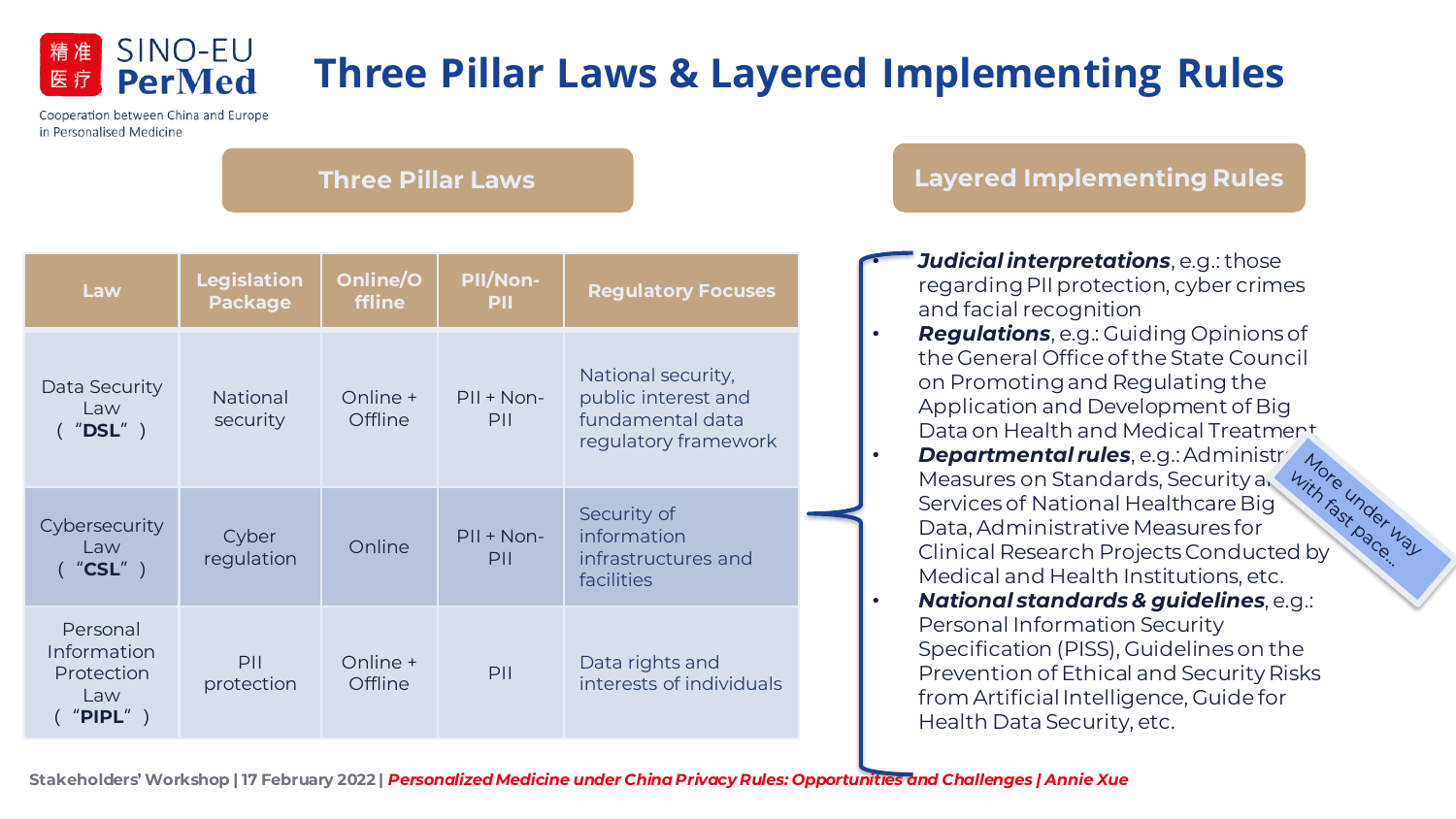

精准

医疗

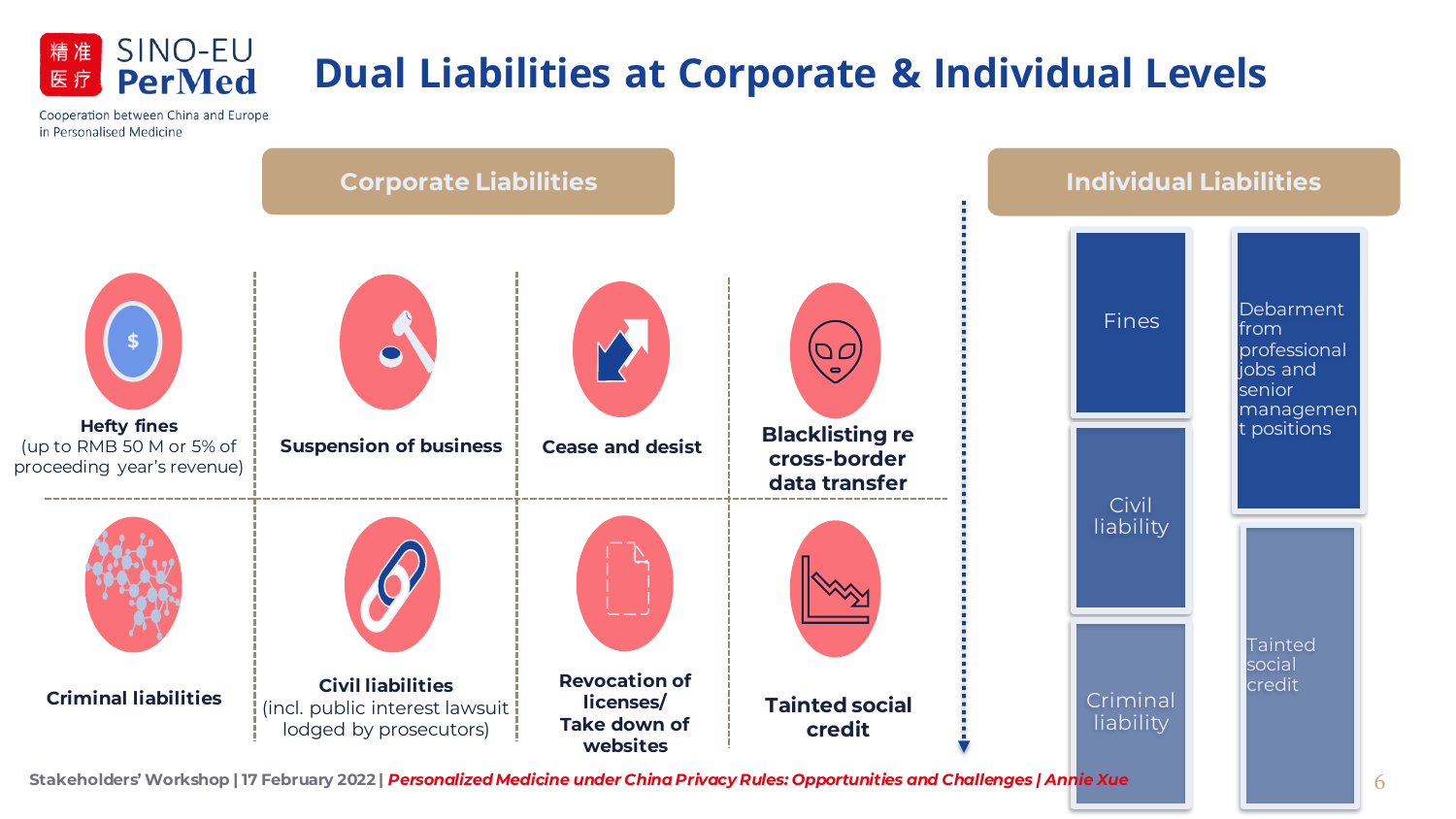

# Opportunities Provided to PerMed Stake Holders

**SINO-EU PerMed has been grantedfor funding through the current EU Framework Programme for Research and Innovation 'Horizon 2020' under grant agreement no 874556**

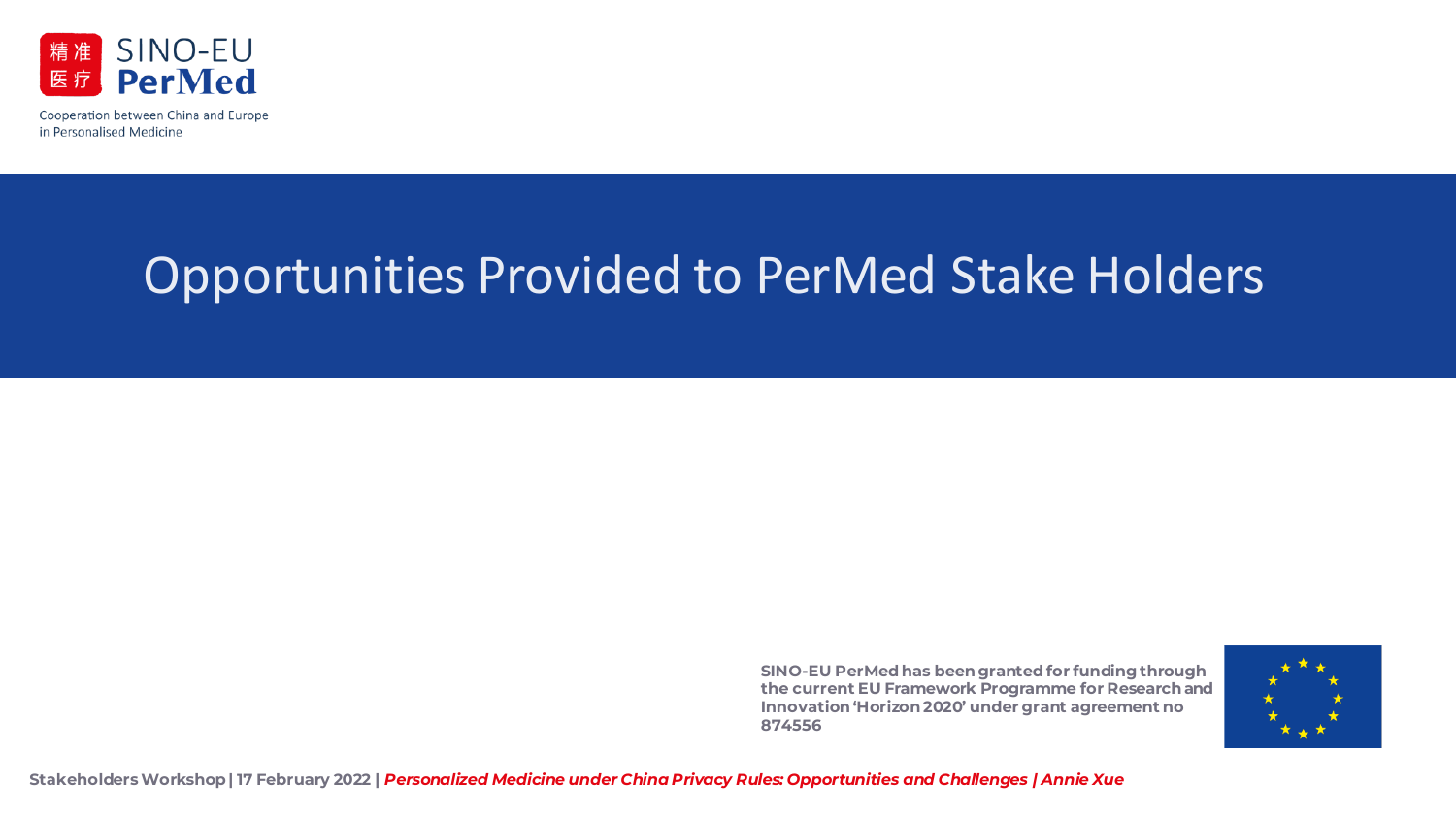#### SINO-EU **Encouragement from The Top: Industry Policy Angle PerMed**

Cooperation between China and Europe in Personalised Medicine

精准 医疗

> 14th Five-Year Plan (2021-2025) for Medicine Industry Development Plan **(2021)**

**14th Five-Year Plan (2021-2025) for National Clinical Special Capability Building Plan (2021)**

**Guiding Opinions of the General Office of the State Council on Promoting and Regulating the Application and Development of Big Data on Health and Medical Treatment**

**Departmental rules (2016)**

**Shandong Provincial Government General Office Implementing Opinions on Promoting and Normalizing Big Data Application and Development in Health Sector (2017)**

**Guizhou Provincial Government General Office Implementing Opinions on Promoting and Normalizing Big Data Application and Development in Health Sector**  • **To develop chemical medicine for precision treatment purposes**

• **To encourage innovation in precision medicine…artificial intelligence, biomedicine…try to make breakthroughs in key sectors**

• To promote precision medicine technology development…innovate pharmaceutical R&D data aggregation and sharing mechanism...

• To promote precision medicine technology development…strengthen clinical and R&D data resource integration and sharing by replying on provincial resources in medical research…

• To promote precision medicine technology development…encourage hospitals and research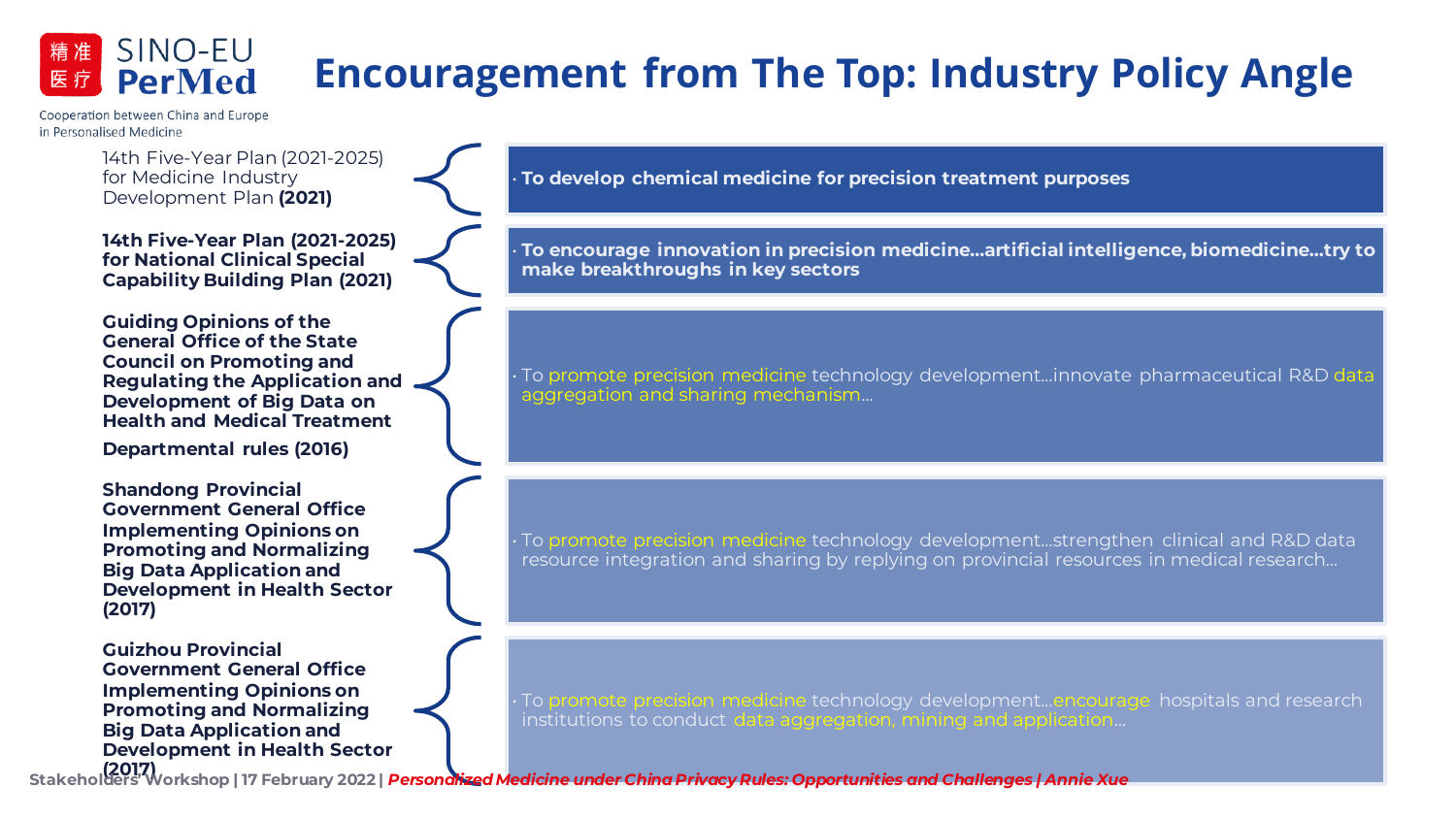

## **Encouragement from The Top: Data Regulation Angle**

Cooperation between China and Europe in Personalised Medicine

### Personal Information Protection Law

### Data Security Law

Article 1 This Law is enacted in accordance with the Constitution to protect the rights and interests of personal information, regulate the processing of personal information and promote the reasonable use of personal information.

Article 1 This Law is enacted in order to regulate data processing activities, guarantee data security, promote the development and utilization of data, protect the legitimate rights and interests of individuals and organizations, and safeguard the sovereignty, security and developmental interests of the State.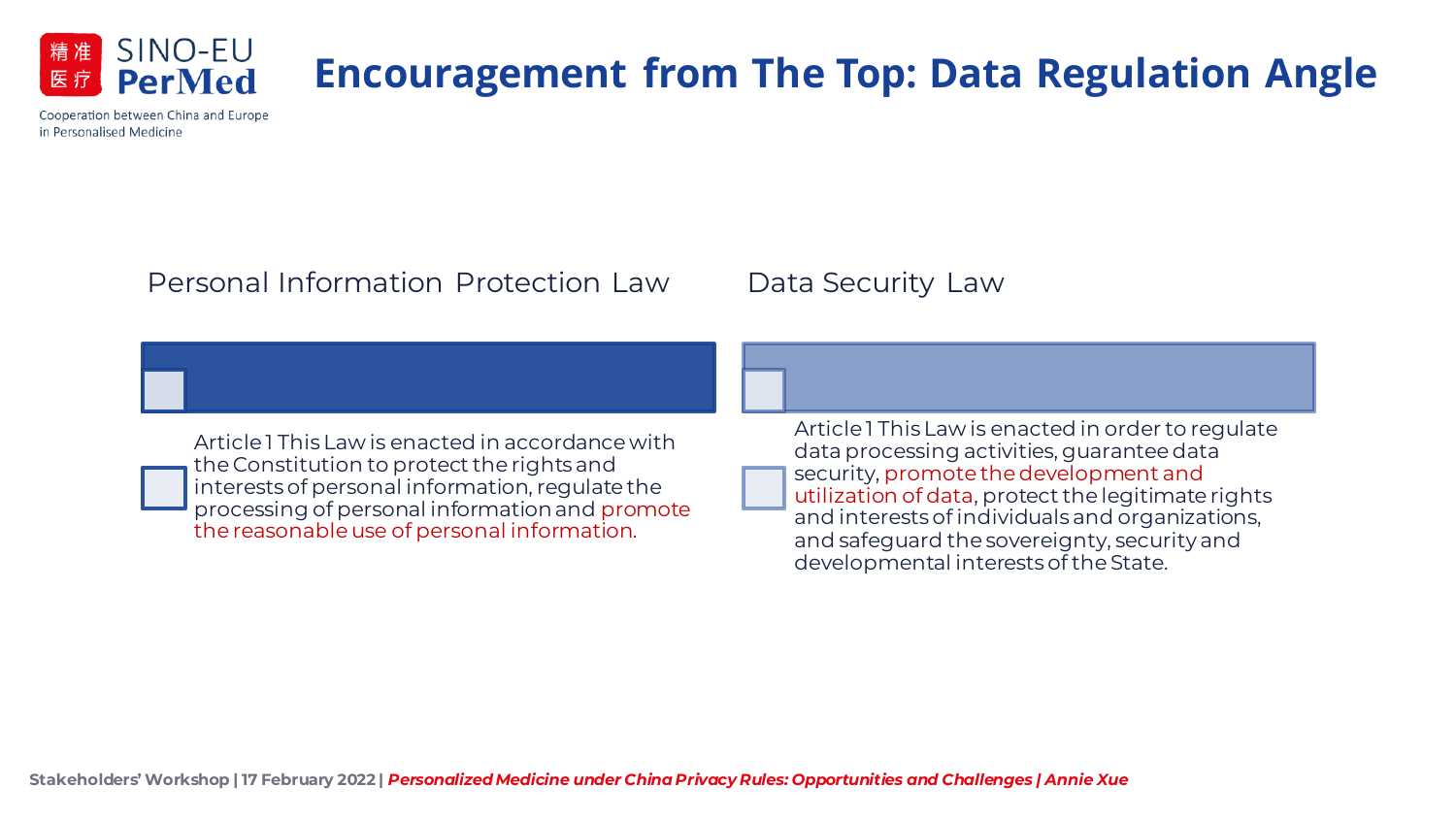

# Challenges Facing PerMed Stake Holders

**SINO-EU PerMed has been grantedfor funding through the current EU Framework Programme for Research and Innovation 'Horizon 2020' under grant agreement no 874556**

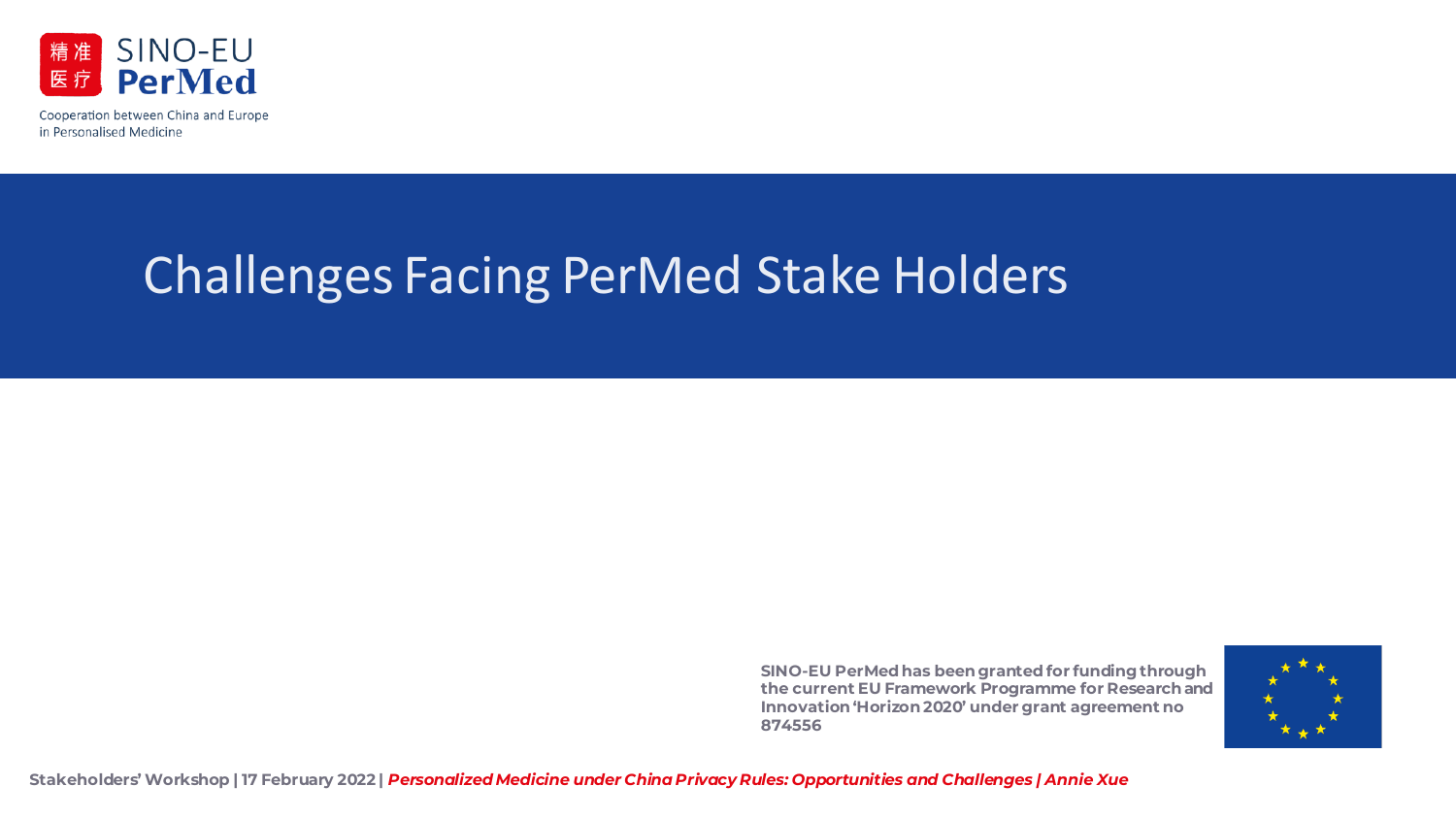

Cooperation between China and Europe

in Personalised Medicine

## **Stringent Regulation throughout Data Life Cycle: Privacy Protection Angle**

### Informed & separate consent on collection

• Sensitive personal information (e.g.: genetic information, health data, EHR): separate consent based on full transparency • Human genetic resources: written consent

#### Restriction on use of health data

• Ex ante DPIA • In-scope data usage only, otherwise will have to seek new consent • Prohibition on human

genetic data processing by foreign organizations, individuals and institutions established or controlled by them

Limitation on redisclosure without the consent

• Informed & separate consent on data sharing/publicity • Data protection agreement

#### Cross-border data transfer

• Informed & separate

- 
- 

for critical information infrastructure operators and data controllers who process data exceeding a certain threshold

• Human genetic resources: prior government filing and approval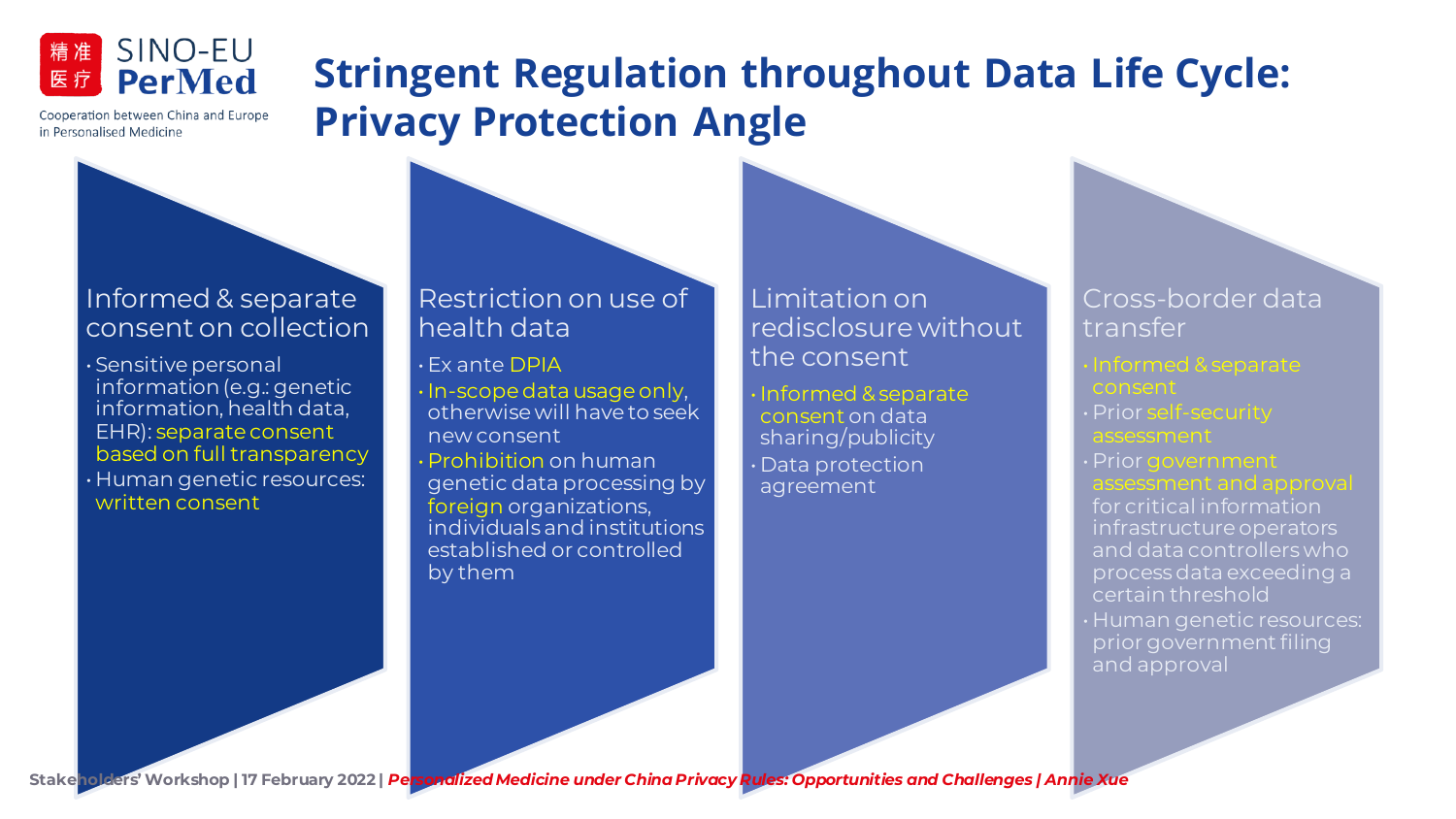

# Outlook & Open Suggestions

**SINO-EU PerMed has been grantedfor funding through the current EU Framework Programme for Research and Innovation 'Horizon 2020' under grant agreement no 874556**

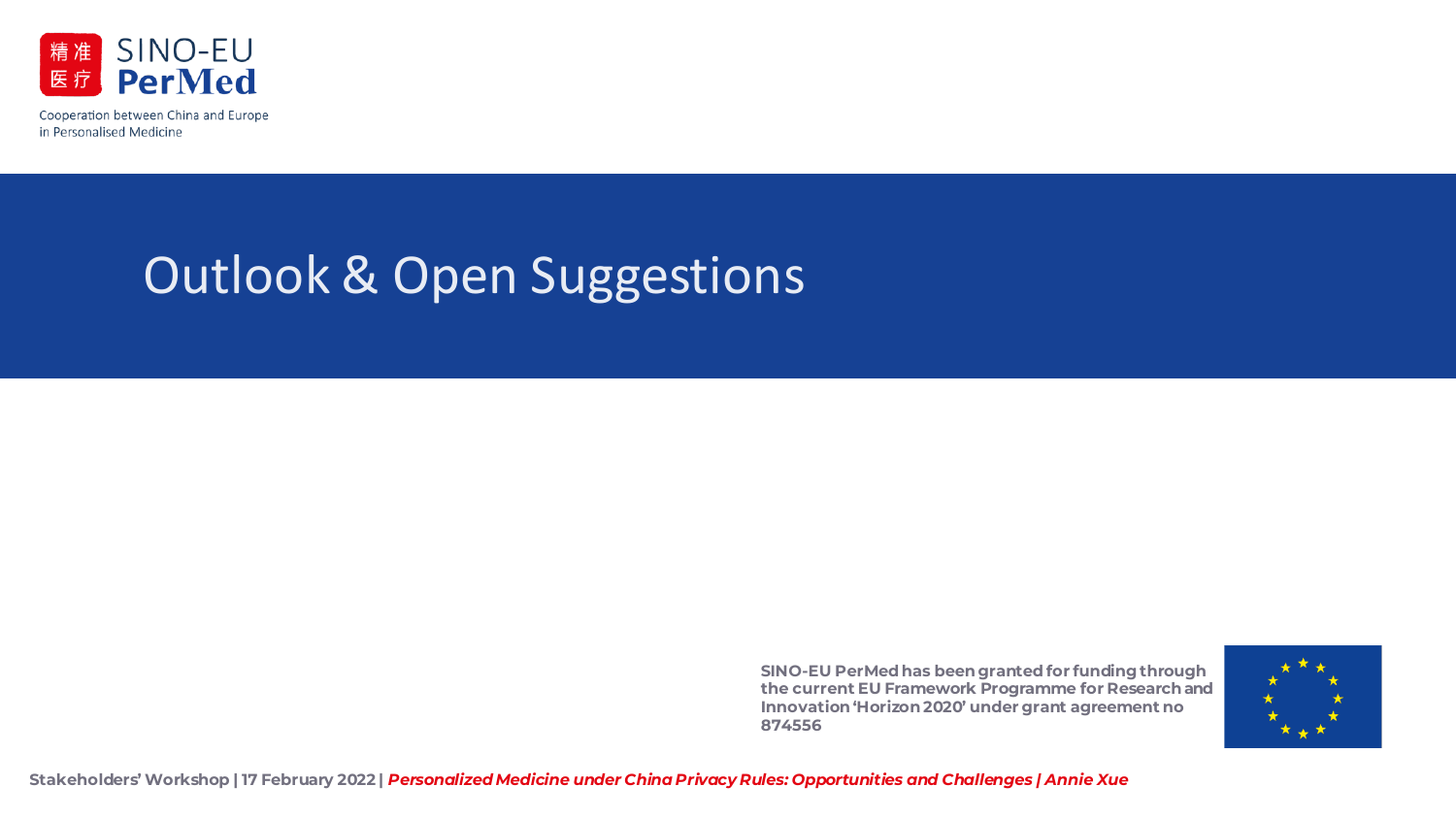

> Increasing endorsement in industry policies at various levels Open attitude regarding data flows and usage in privacy protection rules Rigid rules in practice on data collection, data transfer (even for R&D) purposes, and cross-border data flow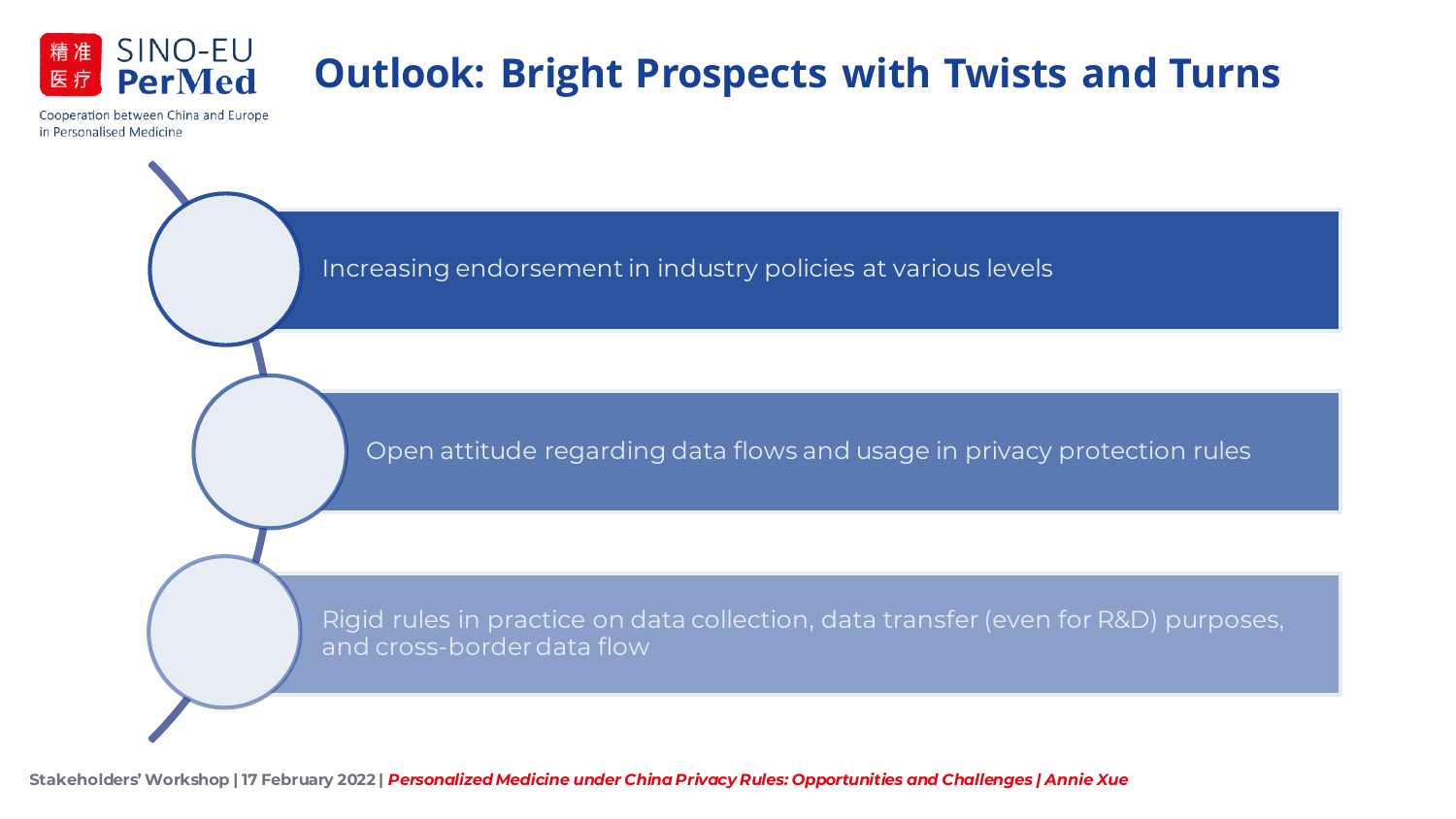

## **Open Suggestions**

Cooperation between China and Europe in Personalised Medicine

> Learn from the EU (such as EU Data Act) to promote data transfer for personalized medicine purposes and beyond

Enhance Sino-EU policy conversation and create reciprocal treatment regarding sensitive (esp. genetic) information crossborder transfer

Exchange knowledges and experiences about privacy computing technologies and data classification to promote layered data sharing mechanism